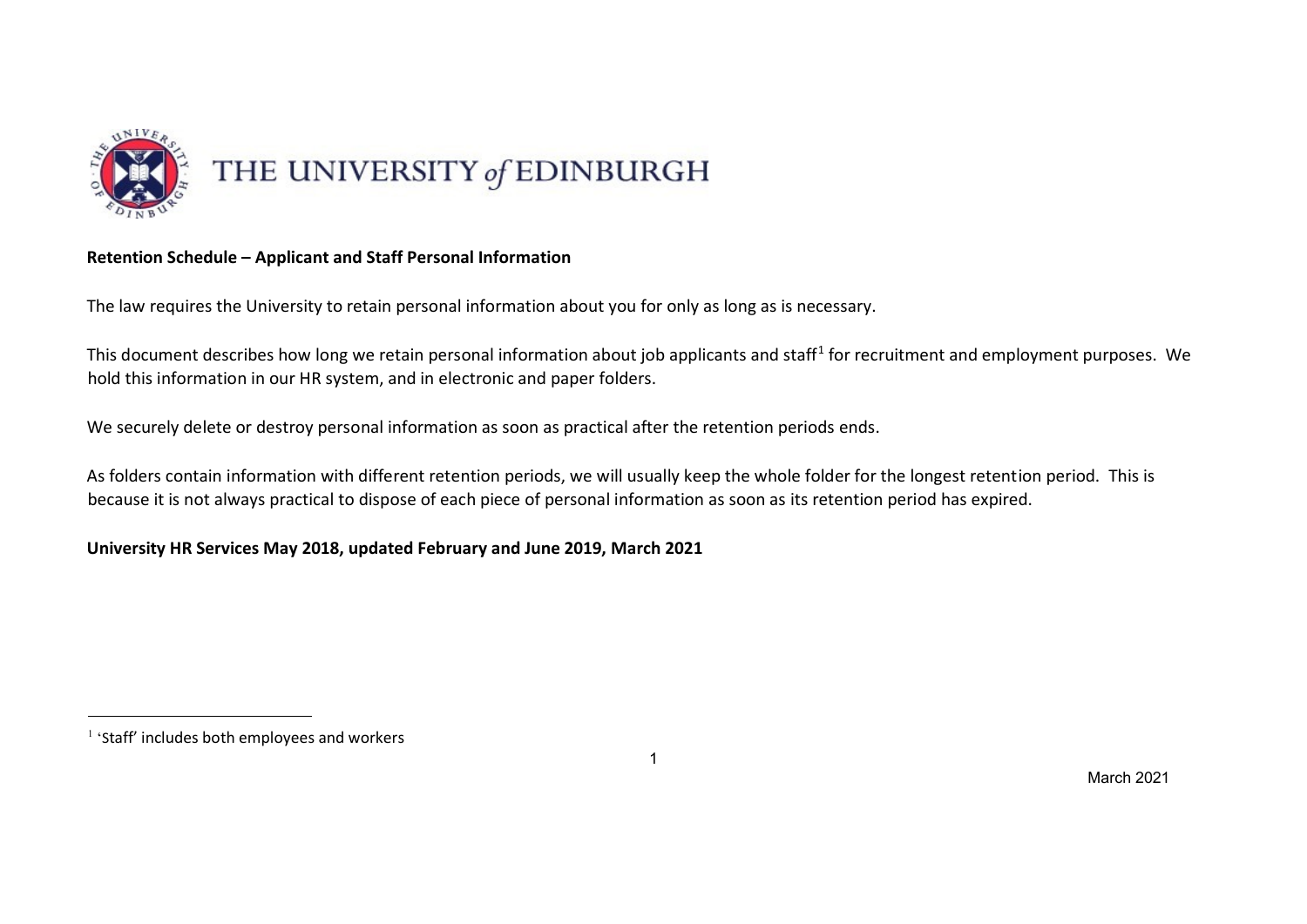## **Job Applicant Information**

| <b>Information</b>                                  | When information should be destroyed          |
|-----------------------------------------------------|-----------------------------------------------|
| Unsolicited applications and the University's reply | Immediately after University responds         |
| Information on People and Money                     | 2 years after vacancy closing date            |
| Applicant information and interview/selection notes | 6 months after selection process is completed |

Note: if the successful candidate requires University sponsorship for a visa, the applications and interview notes for all candidates shortlisted for the role must be kept for the duration of sponsorship, plus 1 year after sponsorship ends, i.e. when the employee leaves or transfers to another immigration route.

## **Staff Information**

| <b>Information</b>                                                         | When information should be destroyed      |
|----------------------------------------------------------------------------|-------------------------------------------|
| Name, address, telephone and email contact details                         | 6 years after the end of employment       |
| Documentation confirming eligibility and right to work in the UK           | 2 years after the end of employment       |
| Offer letter, contract of employment and any contract amendments           | 6 years after the end of employment       |
| Documents confirming policies and procedures have been read and understood | 6 years after the end of employment       |
| <b>Relocation Agreement</b>                                                | 6 years after the end of employment       |
| Visa Loan and Reimbursement Agreement                                      | 6 years after the end of current tax year |
| References (from a third party)                                            | 6 years after the end of employment       |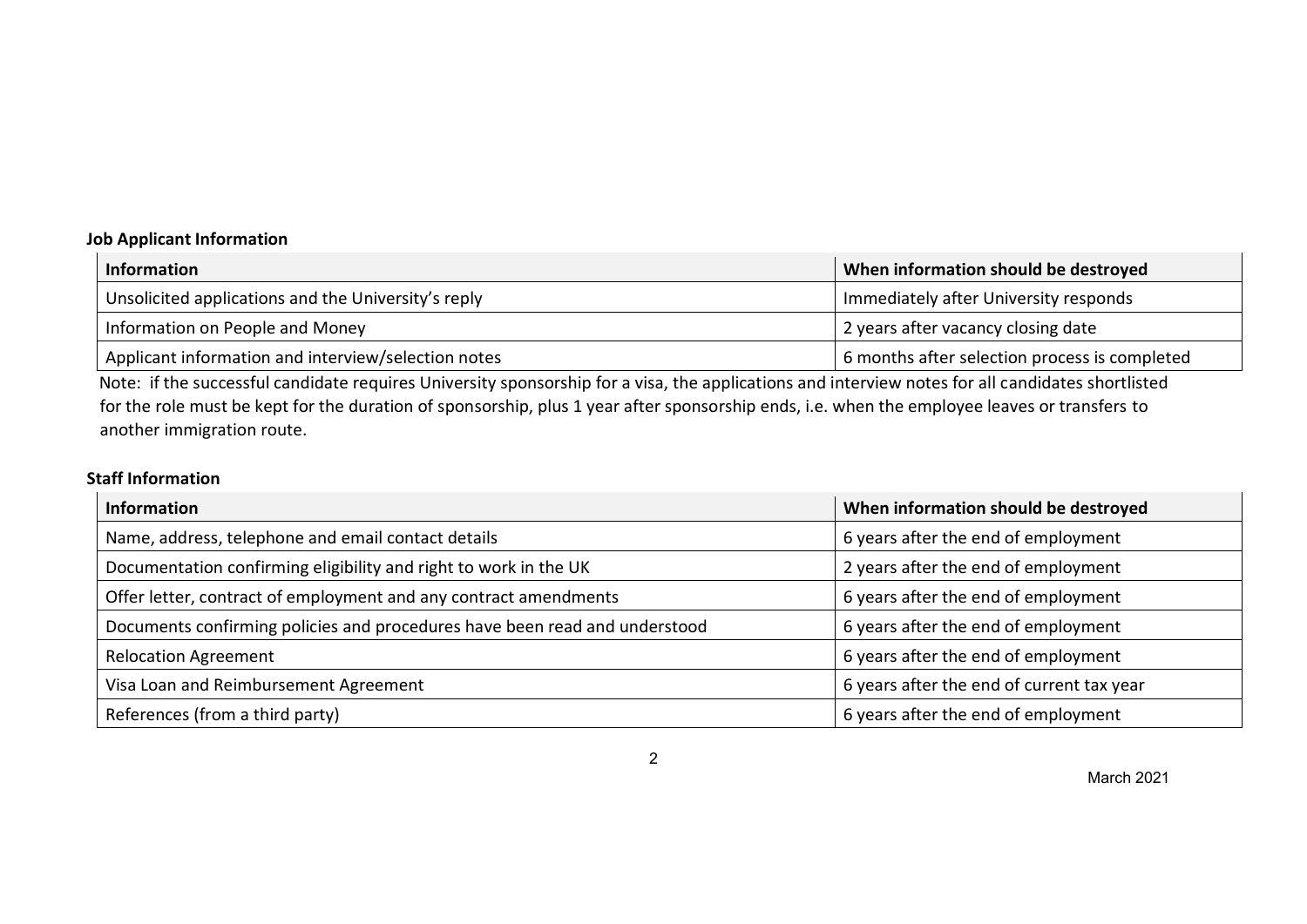| References (provided to a third party, such as potential employer, voluntary organisation, etc.)                                                                              | 6 years after the end of employment |
|-------------------------------------------------------------------------------------------------------------------------------------------------------------------------------|-------------------------------------|
| Requirements regarding job specific training and Continuing Professional Development                                                                                          | 6 years after the end of employment |
| together with the training provided to meet these requirements                                                                                                                |                                     |
| Records documenting job-specific statutory/regulatory training requirements and the training<br>provided to meet these requirements                                           | 6 years after the end of employment |
| Details of qualifications, skills, experience and employment history, including start and end<br>dates with previous organisations (normally gained from application form/CV) | 6 years after the end of employment |
| Application form and CV                                                                                                                                                       | 6 years after the end of employment |

| <b>Information</b>                                                 | When information should be destroyed                                           |
|--------------------------------------------------------------------|--------------------------------------------------------------------------------|
| Job Description                                                    | When superseded or 6 years after the end of<br>employment                      |
| Record of annual leave and (if applicable) Flexi Time taken        | 1 year after the end of the current leave year                                 |
| Bank account details                                               | 1 calendar year after superseded or 1 calendar<br>year after end of employment |
| Tax Code                                                           | 6 years after the end of current tax year                                      |
| NI Number                                                          | 6 years after the end of employment                                            |
| Salary records, including overtime, allowances, and other payments | 6 years after end of employment                                                |
| Letters confirming contribution award, promotion and job regrading | 6 years after end of employment                                                |
| Age and Date of Birth                                              | 6 years after the end of employment                                            |
| Information required for pension scheme membership                 | 40 years after the end of employment                                           |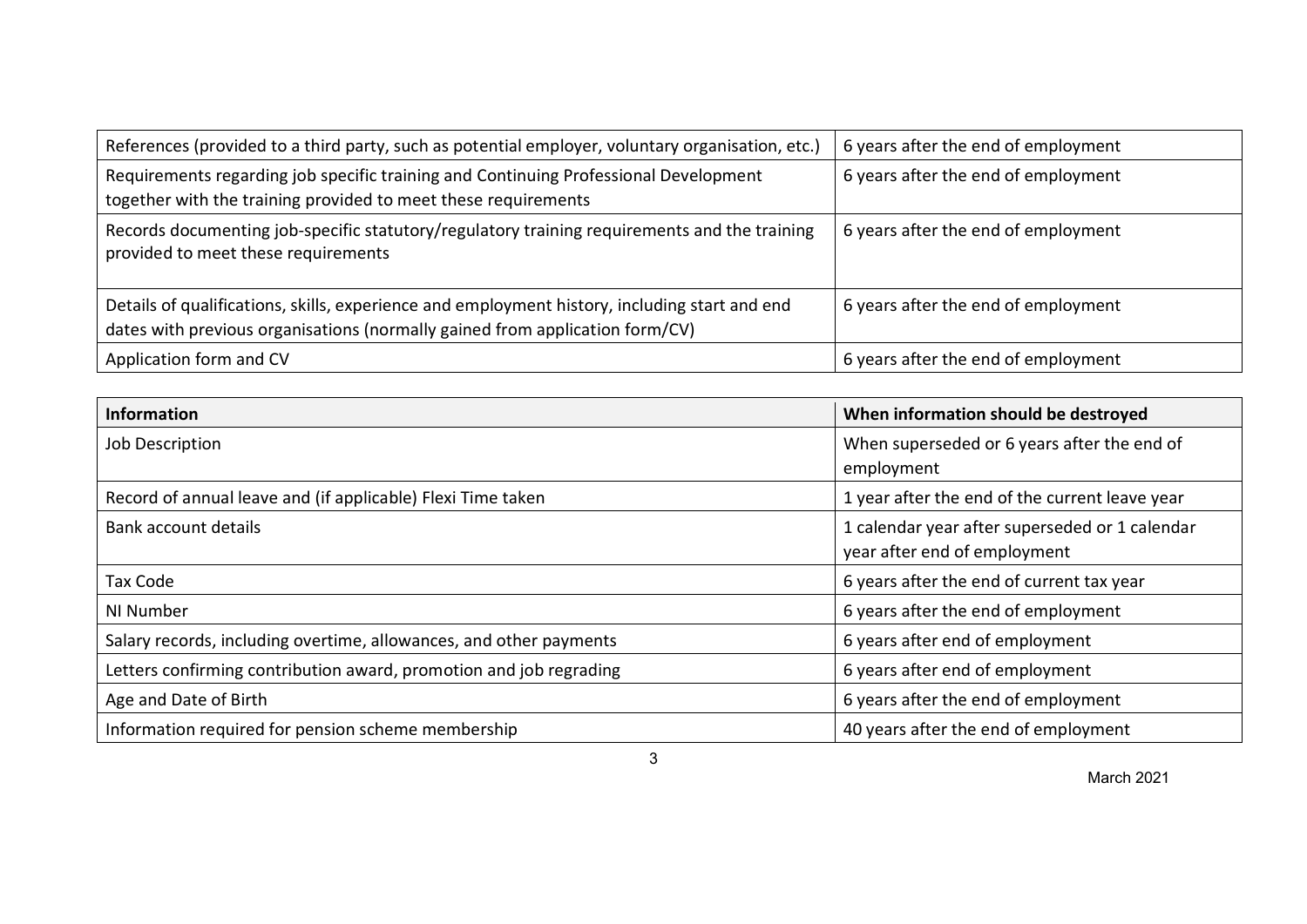| Information on pensionable salary, pension contributions, additional voluntary contributions                              | 40 years after the end of employment   |
|---------------------------------------------------------------------------------------------------------------------------|----------------------------------------|
| Qualifications and professional memberships applicable to the role                                                        | 6 years after the end of employment    |
| Driving licence or any other driving qualification applicable to the role                                                 | 6 years after the end of employment    |
| Probation records                                                                                                         | 1 year after the end of probation      |
| Induction records                                                                                                         | 6 years after the end of employment    |
| Annual Review documentation and training needs                                                                            | 6 years after end of employment        |
| Secondment agreement/Secondment review information                                                                        | 6 years after end of employment        |
| Secondment Review information                                                                                             | When secondment ends                   |
| Training records (correspondence relating to training and development needs, training<br>requests and attendance records) | 4 years after the end of employment    |
| Health and Safety training records                                                                                        | 40 years from the date of the training |
| Financially supported training scheme records, e.g. staff scholarship scheme                                              | 4 years after the end of employment    |
| <b>Unauthorised Leave</b>                                                                                                 | 6 years after the leave takes place    |
| Information relating to disciplinary, grievance and/or capability proceedings                                             | 6 years after the end of employment    |

| Information                                                                             | When information should be destroyed |
|-----------------------------------------------------------------------------------------|--------------------------------------|
| Disciplinary sanctions issued in line with relevant policy                              | As outlined in correspondence        |
| Information relating to a potential or actual redundancy                                | 6 years after the end of employment  |
| Correspondence to and from you concerning your employment                               | 6 years after the end of employment  |
| Last day of employment, records relating to ending of employment and reason for leaving | 6 years after the end of employment  |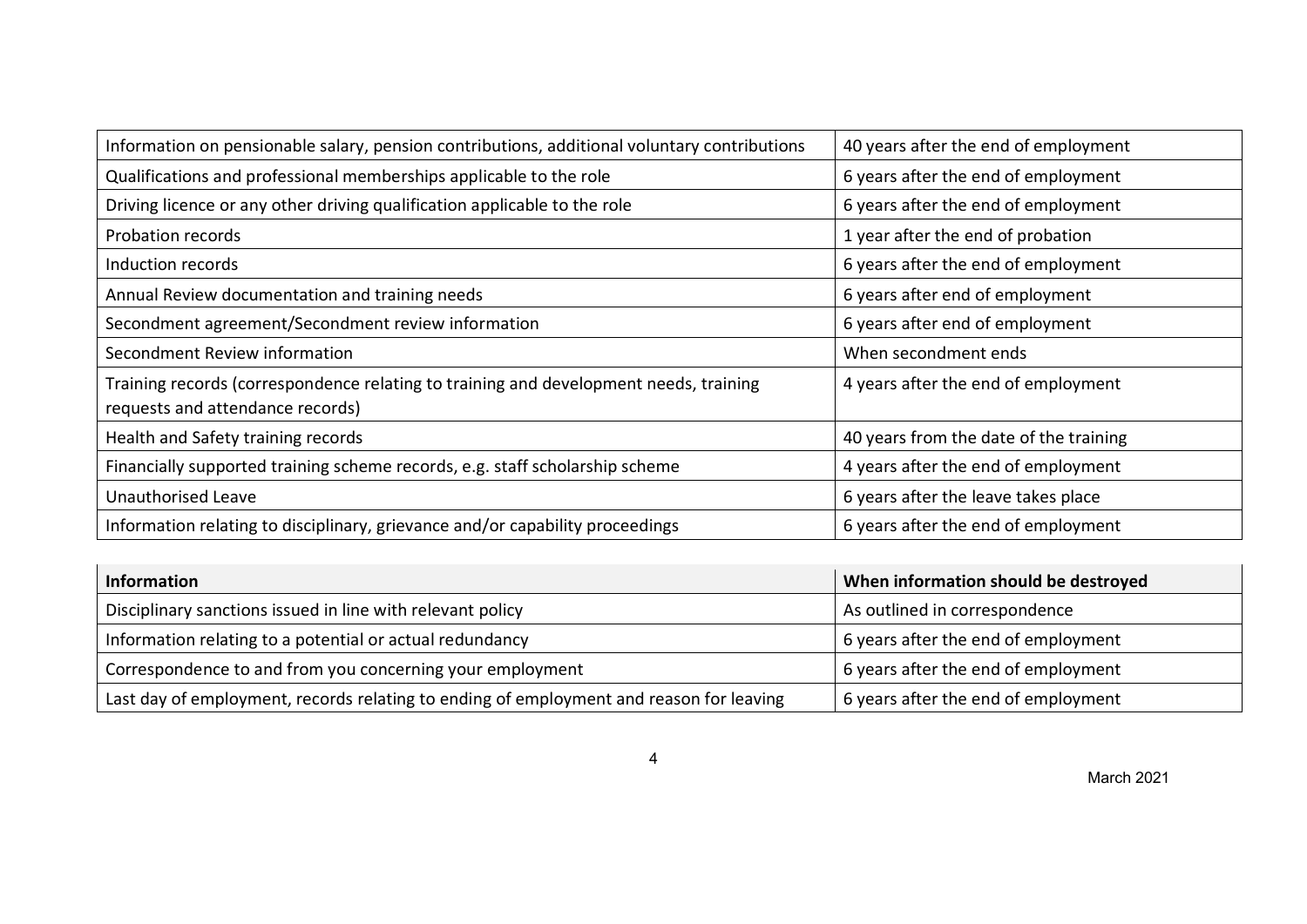| Next of kin Emergency Contact details                                                                                                                                 | When superseded or 6 years after the end of<br>employment                                                                                                     |
|-----------------------------------------------------------------------------------------------------------------------------------------------------------------------|---------------------------------------------------------------------------------------------------------------------------------------------------------------|
| Marriage or civil partnership status, disability status, sex, religion or belief, sexual orientation,<br>pregnancy and maternity status, race and gender reassignment | When superseded or 6 years after the end of<br>employment                                                                                                     |
| UK criminal conviction and offence information/Disclosure Scotland checks                                                                                             | Disclosure certificate destroyed/returned<br>to<br>member of staff after viewing. Reference number<br>details held for 6 years after the end of<br>employment |
| Overseas criminal conviction and offence information                                                                                                                  | Document destroyed/returned to member of staff<br>after viewing. Details of issuing body and date<br>issued held for 6 years after the end of<br>employment   |
| Flexible Working Applications and work pattern                                                                                                                        | 6 years after the end of employment                                                                                                                           |
| Maternity, Adoption, Surrogacy, Paternity, Parental, Shared Parental, Parental, Time Off for<br>Dependants Leave, Special Leave, Sabbatical Leave                     | 6 years after the leave takes place                                                                                                                           |
| Details of salary sacrifice schemes i.e. cycle to work, childcare vouchers                                                                                            | 6 years after the end of current tax year                                                                                                                     |
| Pregnancy, new mother and breastfeeding risk assessments                                                                                                              | 7 years after the 6 month period after the<br>employee returns to work or ceases to breastfeed                                                                |
| Sick Absence paperwork                                                                                                                                                | 3 years after the end of current tax year                                                                                                                     |
| Sick Leave and pay records                                                                                                                                            | 6 years after the end of employment                                                                                                                           |
| Medical or health information                                                                                                                                         | 6 years after the end of employment                                                                                                                           |
| <b>Information</b>                                                                                                                                                    | When information should be destroyed                                                                                                                          |